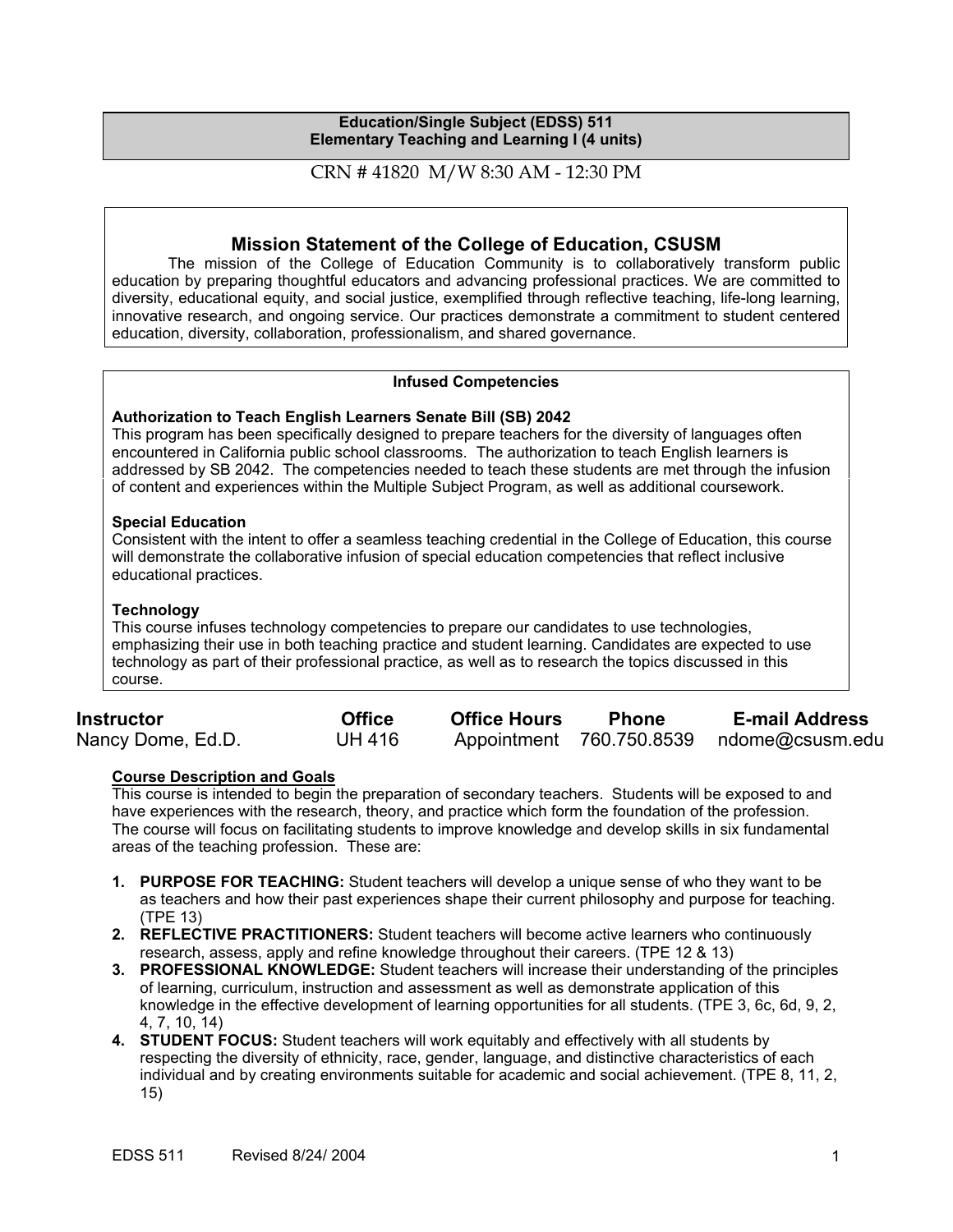- **5. TEACHING AS A PROFESSION:** Student teachers will exhibit appreciation and practice of the principles, ethics and responsibilities of the profession. (TPE 12 & 13)
- **6. COLLABORATIVE RELATIONSHIPS:** Student teachers will collaborate and create partnerships with colleagues, students, parents, businesses and community agencies. (8, 11, 12, 13)

### **Teacher Performance Expectations (TPE) Competencies**

This course is designed to help teachers seeking the Single Subject Credential to develop the skills, knowledge, and attitudes necessary to assist schools and districts in implementing effective programs for students. The successful candidate will be able to merge theory and practice in order to realize a comprehensive and extensive educational program for all students. The following TPE's are primarily addressed in this course (a full version of the TPE descriptions can be downloaded from the CoE webpage: www.csusm.edu--link to the College of Education via the Department Directory):

TPE 6c - Developmentally appropriate practices in grades 9-12

- TPE 6d Engaging and supporting all learners (Student Study Team Assignment)
- TPE 9 Instructional Planning

#### **Required Text**

- Borich, Gary D. (1999). *Observation Skills for Effective Teaching.* (3<sup>rd</sup> ed.). Upper Saddle River, NJ: Prentice-Hall. [shared with EDSS 530, Professor Keating]
- Callahan, Joseph F., Leonard H. Clark, and Richard D. Kellough. (1998). *Teaching in the Middle*  and Secondary Schools. (7<sup>th</sup> ed.). Upper Saddle River, NJ: Merrill.
- Choate, J.S. (2000). *Successful Inclusive Teaching*. (3rd ed.). Needham Heights, MA: Allyn and Bacon. [shared with all courses in the program]
- Course Website: http://courses.csusm.edu (WebCT used for online coursework and communications)
- Bigelow, B. et. al., Eds. (1994). *Rethinking Our Classrooms,* Volume 1. WI.: Rethinking Schools. (ROC)
- Villa, R., and Thousand, J. (1995). *Creating an Inclusive School.* Alexandria, VA: Association for Supervision and Curriculum Development. [This text is required reading for EDUC 350. If you didn't take this prerequisite class at CSUSM, you'll need to buy and read the book on your own. Reference will be made to it in several courses throughout the year.]
- *www.taskstream.com* (2004) Web page access for assessment/reflection of TPE's and for unit and lesson planning. Subscription required each semester. Will be used by most courses in the program.
- Tomlinson, Carol Ann and Caroline Cunningham Eidson. (2003). *Differentiation in Practice: A Resource Guide for Differentiating Curriculum Grades 5-9.* Alexandria, VA.: Association for Supervision & Curriculum Development.

#### **Choice Books (choose ONE to read after attending first class)**

- Gardner, Howard. (2000). *Intelligence Reframed: Multiple Intelligences for the 21st Century.* Basic Books.
- Gruwell, Erin. (1999). *The Freedom Writers Diary*. Doubleday.
- Kohn, Alfie. (1996). *Beyond Discipline: From Compliance to Community*. Association for Supervision and Curriculum.
- Marzano, Robert J. (2000) *Transforming Classroom Grading.* Association for Supervision & Curriculum Development.
- Pipher, Mary. (1995). *Reviving Ophelia: Saving the Selves of Adolescent Girls.* Ballantine Books.
- Pollack, William S. and Mary Pipher. (1999) *Real Boys: Rescuing Our Sons from the Myths of Boyhood*. Owl Books.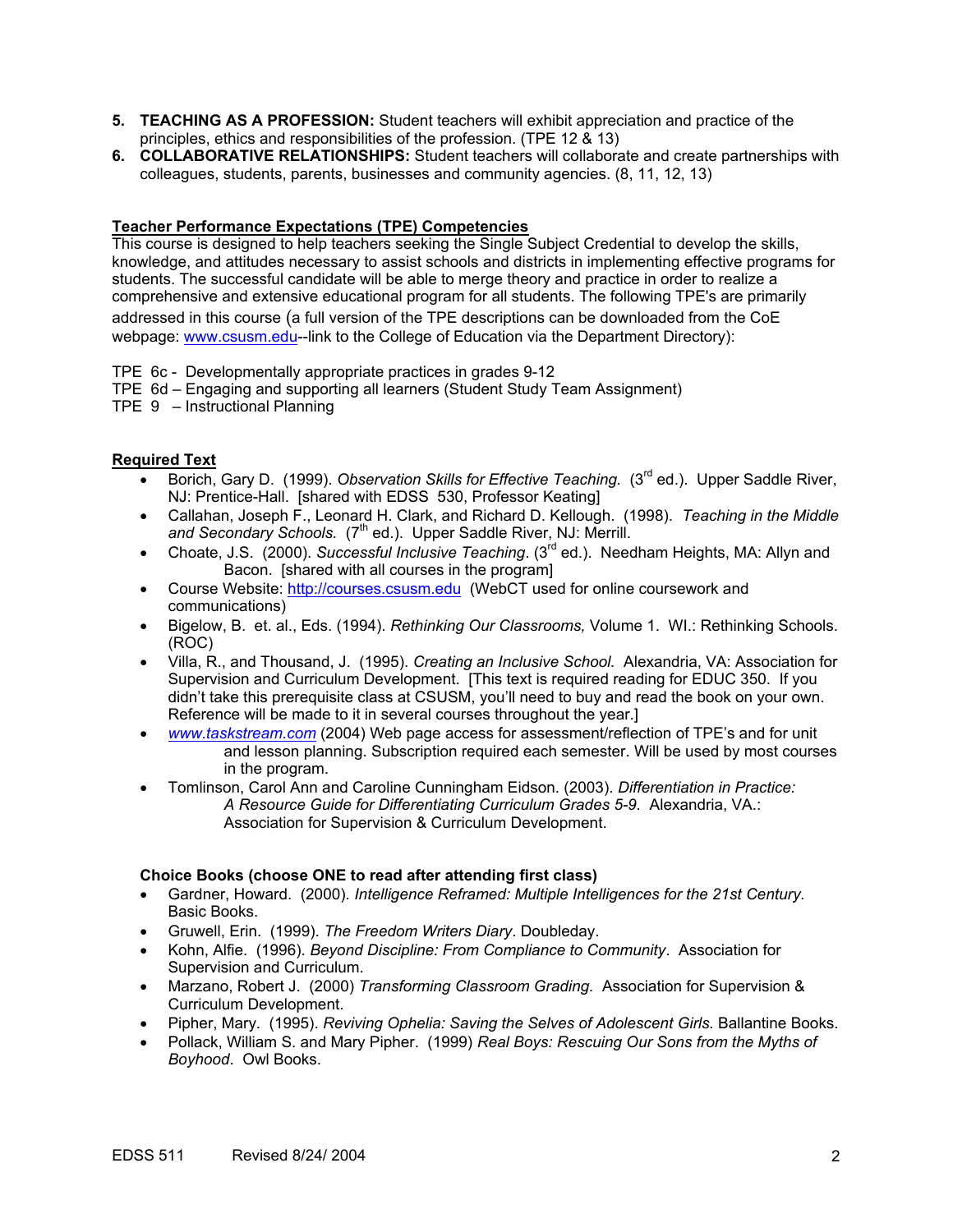### **Other Texts Worth Reading Early in Your Career**

- Fried, Robert L. (1995). *The Passionate Teacher*. Boston, MA: Beacon Press.
- Nelson, J., Lott, L., & Glenn, H.S. (1997). *Positive Discipline in the Classroom.* (2<sup>nd</sup> ed.). Rocklin, CA: Prima Publishing.
- Palmer, Parker. *The Courage to Teach*
- Cushman, (2003). Fires in the Bathroom: Advice for Teachers from High School Students. What Kids Can Do, Inc.

#### **Accommodation for Disabilities**

Please discuss your needs with the instructor within the first week of the semester & contact Disabled Student Services, 5025A Craven Hall, (760) 750-4905 or (760) 750-4909 (TDD).

#### **Plagiarism**

All work submitted for this course should reflect students' efforts. When relying on supporting documents authored by others, cite them clearly and completely using American Psychological Association (APA) manual,  $5<sup>th</sup>$  edition. Failure to do so may result in failure of the course.

#### **Grading Policy**

All students will come prepared to class; readings and homework assignments are listed on the dates on which they are due.

All required work is expected to be on time. One grade level will be deducted for each class meeting for which it is late (e.g., an "A" assignment that is submitted one class session late will be marked down to a "B"). Unless prior instructor approval is secured, assignments will not be accepted three class sessions after which they are due. Exceptions will be handled on a case-by-case basis, as determined by the instructor.

It is expected that students will proofread and edit their assignments prior to submission. Students will ensure that the text is error-free (grammar, spelling), and ideas are logically and concisely presented. The assignment's grade will be negatively affected as a result of this oversight. Each written assignment will be graded approximately 80% on content and context (detail, logic, synthesis of information, depth of analysis, etc.), and 20% on mechanics (grammar, syntax, spelling, format, uniformity of citation, etc.). All citations, where appropriate, will use American Psychological Association (APA) format. Consult American Psychological Association (APA) Manual, 5<sup>th</sup> edition for citation guidance.

Grading will also include a component of "professional demeanor." Students will conduct themselves in ways that are generally expected of those who are entering the education profession. This includes but is not limited to:

- On-time arrival to all class sessions;
- Advance preparation of readings and timely submission of assignments;
- Respectful participation in all settings (e.g., whole group, small group, in/outside of class);
- Carefully considered, culturally aware approaches to solution-finding.

#### **Course Assignments**

| <b>Student Study Team</b>                  | 10 points  |
|--------------------------------------------|------------|
| <b>Special Education Matrix</b>            | 15 points  |
| Observation #1 Instructional Variety       | 10 points  |
| Observation #2 Higher thought Processes    | 10 points  |
| Unit and Lesson Plan                       | 15 points  |
| Electronic Portfolio/Reflections           | 15 points  |
| <b>Reading Responses</b>                   | 10 points  |
| <b>Highly Effective Teacher Attributes</b> | 5 points   |
| Attendance/Participation                   | 10 points  |
| <b>Total</b>                               | 100 points |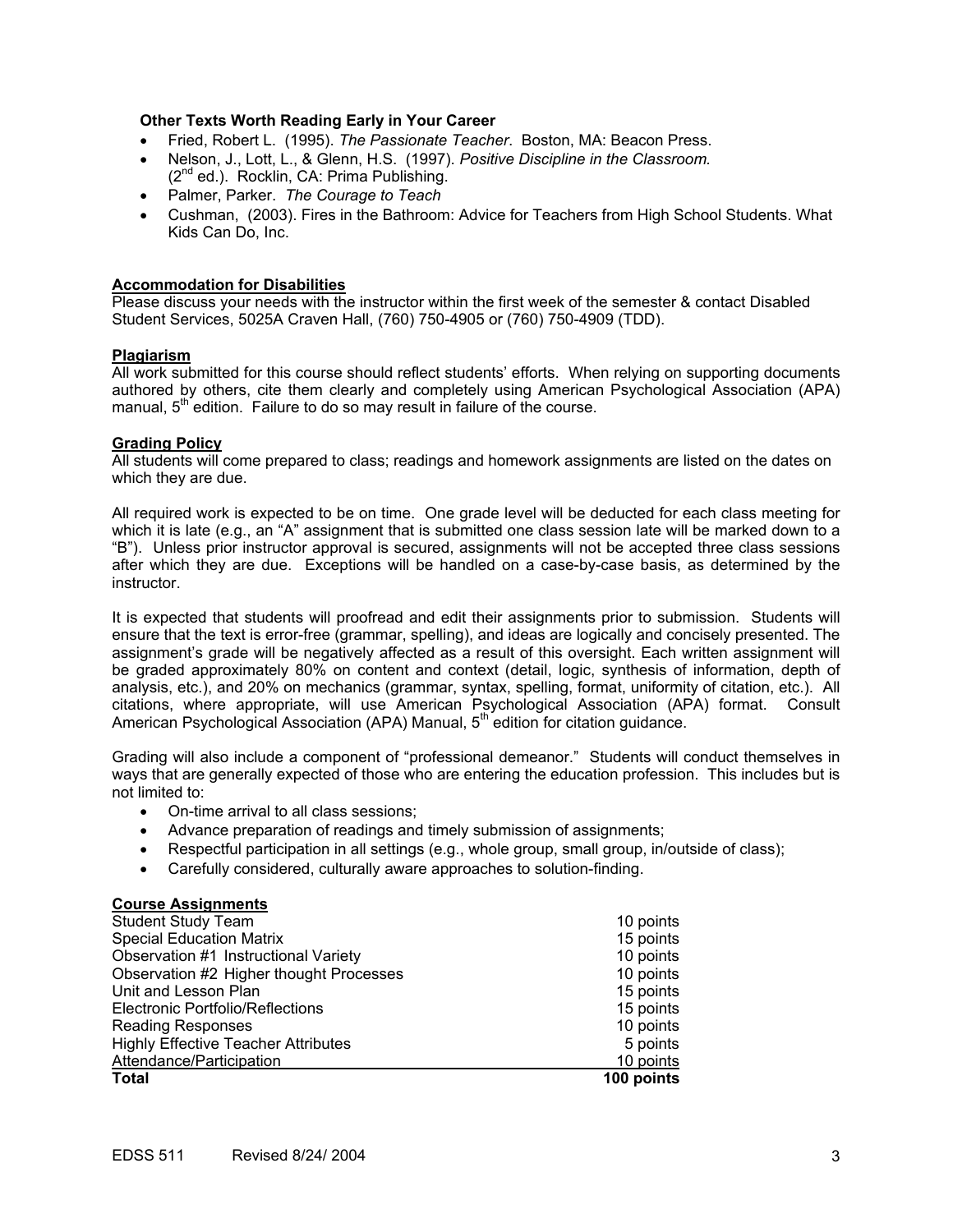| A= 93-100 | B+=86-89 | $C+= 77-79$   |
|-----------|----------|---------------|
| A-=90-92  | B=83-86  | $C = 73-76$   |
|           | B-=80-82 | $C - 70 - 72$ |

D=60-69 F=59 or lower.

**Please note assignments are due whether or not you are present in class that day.** 

**While this syllabus is carefully planned, it may be modified at any time in response to the needs and interests of the class.** 

#### **College of Education Attendance Policy**

Due to the interactive nature of courses in the COE, and the value placed on the contributions of every student, students are expected to prepare for, attend, and participate in all classes. For extenuating circumstances contact the instructors **before** class is missed, and make arrangements to make up what was missed. At minimum, a student must attend more than 80% of class time, or s/he may not receive a passing grade for the course. If a student misses two class sessions or is late (or leaves early) for more than three sessions, the highest possible grade earned will be a "C". **Notification of absences does not allow students to assume they are automatically excused from class or making up missed class.** 

| student's name printed |                     |                                                      | <b>Fall placement</b>     |
|------------------------|---------------------|------------------------------------------------------|---------------------------|
| signature              |                     |                                                      | date                      |
| home telephone         |                     | cell phone                                           | email                     |
|                        |                     | Attendance/participation/quiz & homework grade (10%) |                           |
| Day 1                  | Day $2 \_\_\_\_\_\$ |                                                      | Day 3 Total Points / 10 % |
| Day $4 \_$             |                     | Day $6 \_\_$                                         |                           |
| Day 7                  |                     | Day 9 $\frac{1}{2}$                                  |                           |
| Day 10                 | Day 11              | Day 12                                               |                           |
| Day 13                 | Day 14              | Day 15                                               |                           |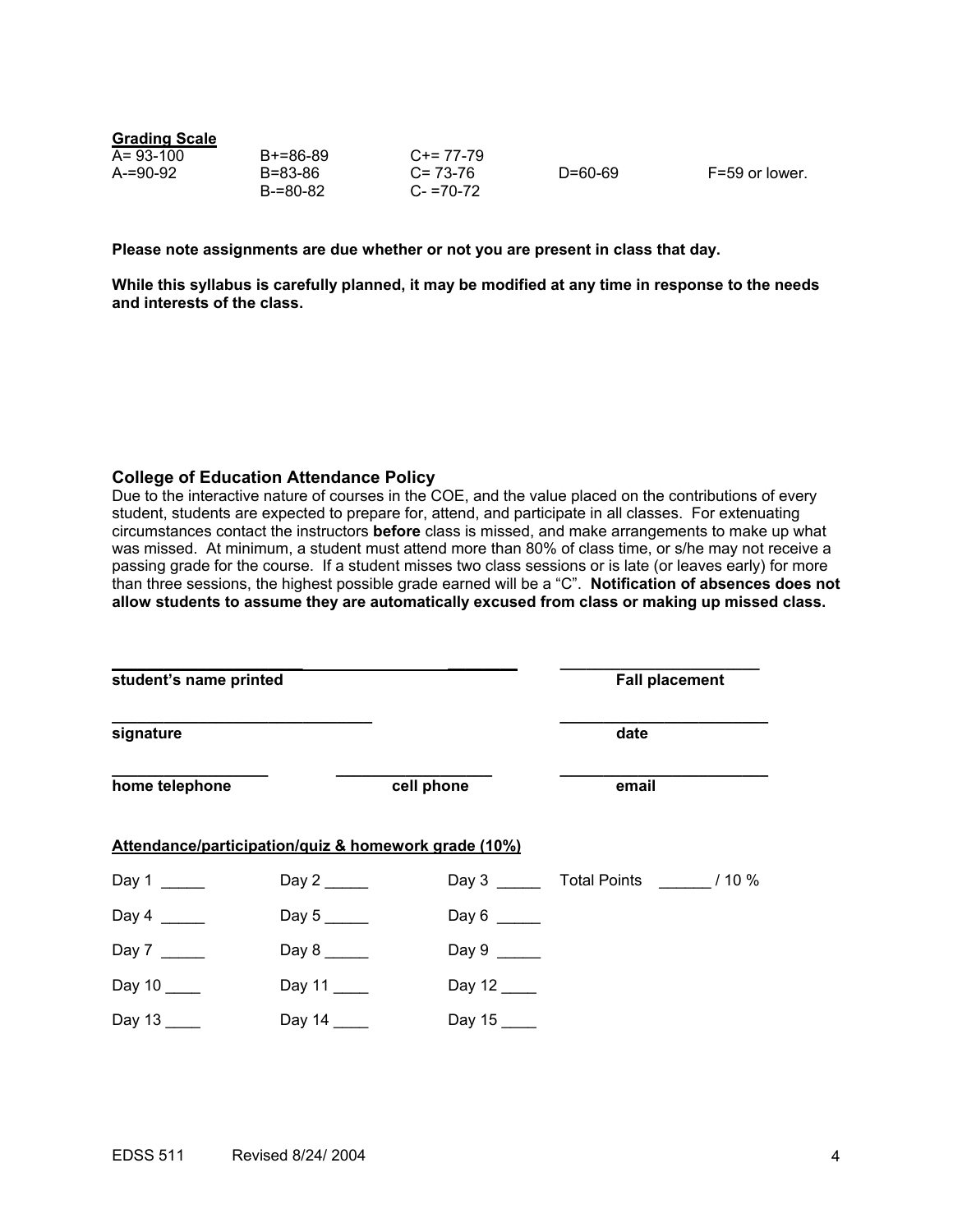| <b>Assignments (90 %)</b>              |                                            | Percentage                              | Due Dates        |                |
|----------------------------------------|--------------------------------------------|-----------------------------------------|------------------|----------------|
| Unit and Lesson Plan                   |                                            | /15%                                    |                  |                |
| <b>Student Study Team</b>              |                                            | $/10 \%$                                |                  |                |
| <b>Special Education Matrix</b>        |                                            | 115%                                    |                  |                |
| Observation #1                         |                                            | $/10 \%$                                |                  |                |
| Observation #2                         |                                            | $10\%$                                  |                  |                |
| <b>Electronic Portfolio Reflection</b> |                                            | $/15\%$                                 |                  |                |
| <b>Reading Responses</b>               |                                            | $/10\%$                                 |                  |                |
|                                        | <b>Highly Effective Teacher Attributes</b> | $/5\%$                                  |                  |                |
| <b>Total</b>                           |                                            |                                         | $1100\% =$ Grade |                |
| Grading<br>A= 93-100<br>A-=90-92       | B+=86-89<br>B=83-86<br>B-=80-82            | $C+= 77-79$<br>C= 73-76<br>$C- = 70-72$ | D=60-69          | F=59 or lower. |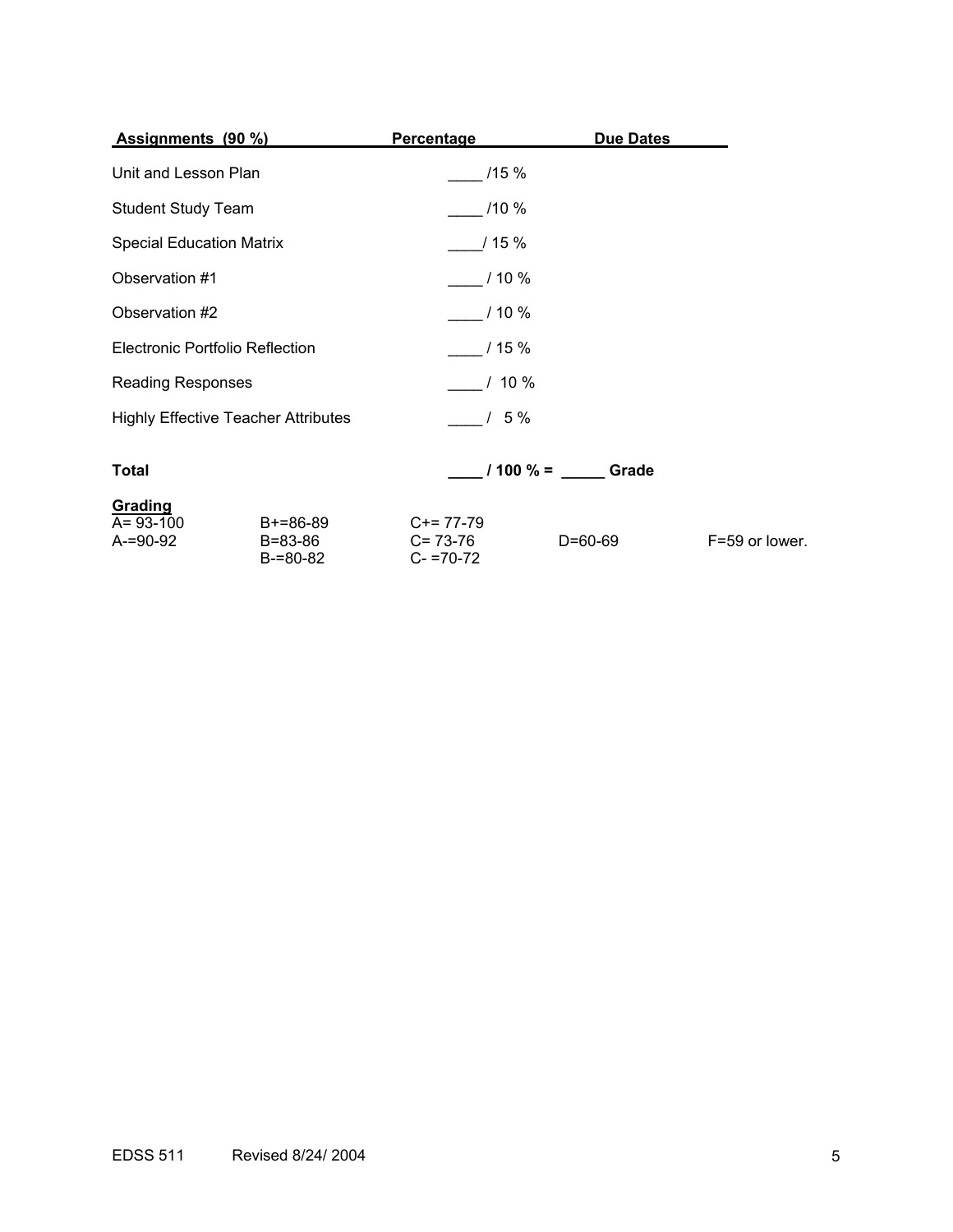### **Course Outline (Timeline Subject to Change pending "Teachable" Moments)**

| <b>Date</b>          | <b>Topic</b>                                                                                                                                                           | <b>Reading / Assignment Due</b>                                                                                                                                                                                                                                                                                                                                          |
|----------------------|------------------------------------------------------------------------------------------------------------------------------------------------------------------------|--------------------------------------------------------------------------------------------------------------------------------------------------------------------------------------------------------------------------------------------------------------------------------------------------------------------------------------------------------------------------|
| Session 1<br>8/30/04 | Orientation/Team building (combined<br>with EDSS 530)                                                                                                                  | Download and review Single Subject<br>Credential Handbook (full-time)<br>Villa/Thousand if not read during<br><b>EDUC 350</b>                                                                                                                                                                                                                                            |
| Session 2<br>9/1/04  | <b>Course Overview</b><br>Purpose, perceptions, and<br>philosophy of teaching<br><b>CSTP/TPE</b><br><b>Video-Freedom Writers</b><br>Intro to WebCT<br><b>Directors</b> | Syllabus<br>Callahan: Mod. 1<br>ROC: 4-5, 19-22, 30-33, 35-38, & 50-<br>55<br>Reader Response: Double-entry<br>journal for one of the readings and<br>exercise 1.1 (pg 25 in Callahan)                                                                                                                                                                                   |
| Session 3<br>9/8/04  | Professional ethics/legal<br>responsibilities<br>Set up Literature circle groups<br>Democratic and inclusive classrooms                                                | WebCT: "Courage for the<br>Discourage" article<br>Choate: Chapter 1<br>Reader Response: Create visual<br>response (symbolic or literal) that<br>demonstrates the four areas of the<br>circle<br>Make margin notes in Choate,<br>highlighting ideas you especially want<br>to remember<br>Identify your 1st, 2nd, & 3rd choice of<br>books from the "Choice" list to read |
| Session 4<br>9/13/04 | Literature circles meet<br>Democratic classrooms and<br>adolescents                                                                                                    | WebCT: Reflective writing<br>assignment for "Courage" article<br>(Under "Assignments") Submit paper<br>online via WebCT mail. Create your<br>document in Word, then cut and<br>paste it into the body of the e-mail (no<br>attachments, please).<br>Bring choice book to class.                                                                                          |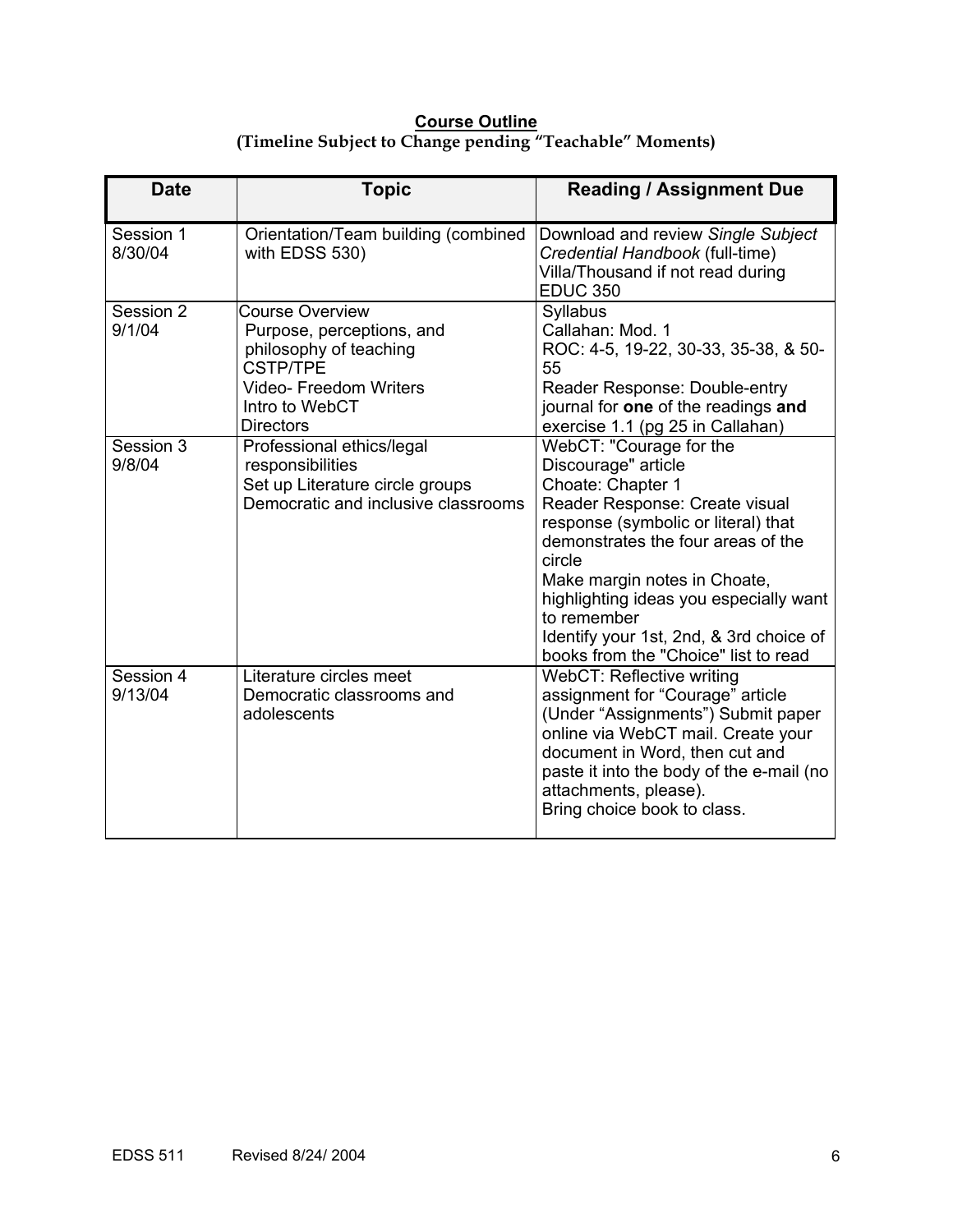| Session 5<br>9/15/04 | Learning and Learning theories<br>Video - First Day of School                                                                                                                                                  | Callahan: Mod. 2<br>Reader Response: Download the free<br>trial version of Inspiration software<br>from www.inspiration.com (do NOT<br>wait until the last minute to do this!)<br>Using this software, create a graphic<br>organizer that helps you to organize<br>the major ideas from module 2. Print<br>the organizer to bring to class. If you<br>do not have a computer at home,<br>make arrangements to complete this<br>assignment with a partner who does<br>have a computer or come to school<br>and use the computer lab. |
|----------------------|----------------------------------------------------------------------------------------------------------------------------------------------------------------------------------------------------------------|-------------------------------------------------------------------------------------------------------------------------------------------------------------------------------------------------------------------------------------------------------------------------------------------------------------------------------------------------------------------------------------------------------------------------------------------------------------------------------------------------------------------------------------|
| Session 6<br>9/20/04 | Learning and Learning Theories<br>Model Borich observation report                                                                                                                                              | ROC: 126-128, 134-135, &178-181<br>Borich: Chapter 7<br>Reader Response: Margin<br>notes/annotations (written in book or<br>on post-its) for ALL articles and<br><b>Borich</b><br>Bring both books to class                                                                                                                                                                                                                                                                                                                         |
| Session 7<br>9/22/04 | Learning and Learning Theories<br>Literature circles meet<br>Learning for the typical 'atypical'<br>student: intro to handicapping<br>conditions matrix (assign groups)<br>MEET AT COMPUTER LAB CSUSM<br>ROOM: | Choate: Chapter 2<br>Book choice: 1st chunk<br>Reader Response: Margin<br>notes/annotations. Be prepared to<br>use for an in-class case study activity<br>Book Choice: Book and completed<br>role                                                                                                                                                                                                                                                                                                                                   |
| Session 8<br>9/27/04 | Planning and Instructional Strategies:<br>The big picture down to lesson plans                                                                                                                                 | Callahan: Mods 3 & 4 (except pages<br>$123 - 132$<br>Download, review, and bring your<br>content area's frameworks or<br>standards—grades 6-12 (available at<br>www.cde.ca.gov)<br>Reader Response: complete the<br>organizer given to you in class or<br>available via WebCT (this is a pre-<br>established organizer)<br>Complete exercises 3.7, 3.9, 3.10,<br>and $4.5$ (questions $3, 6, 7, 8$ ) as you<br>read Callahan.                                                                                                       |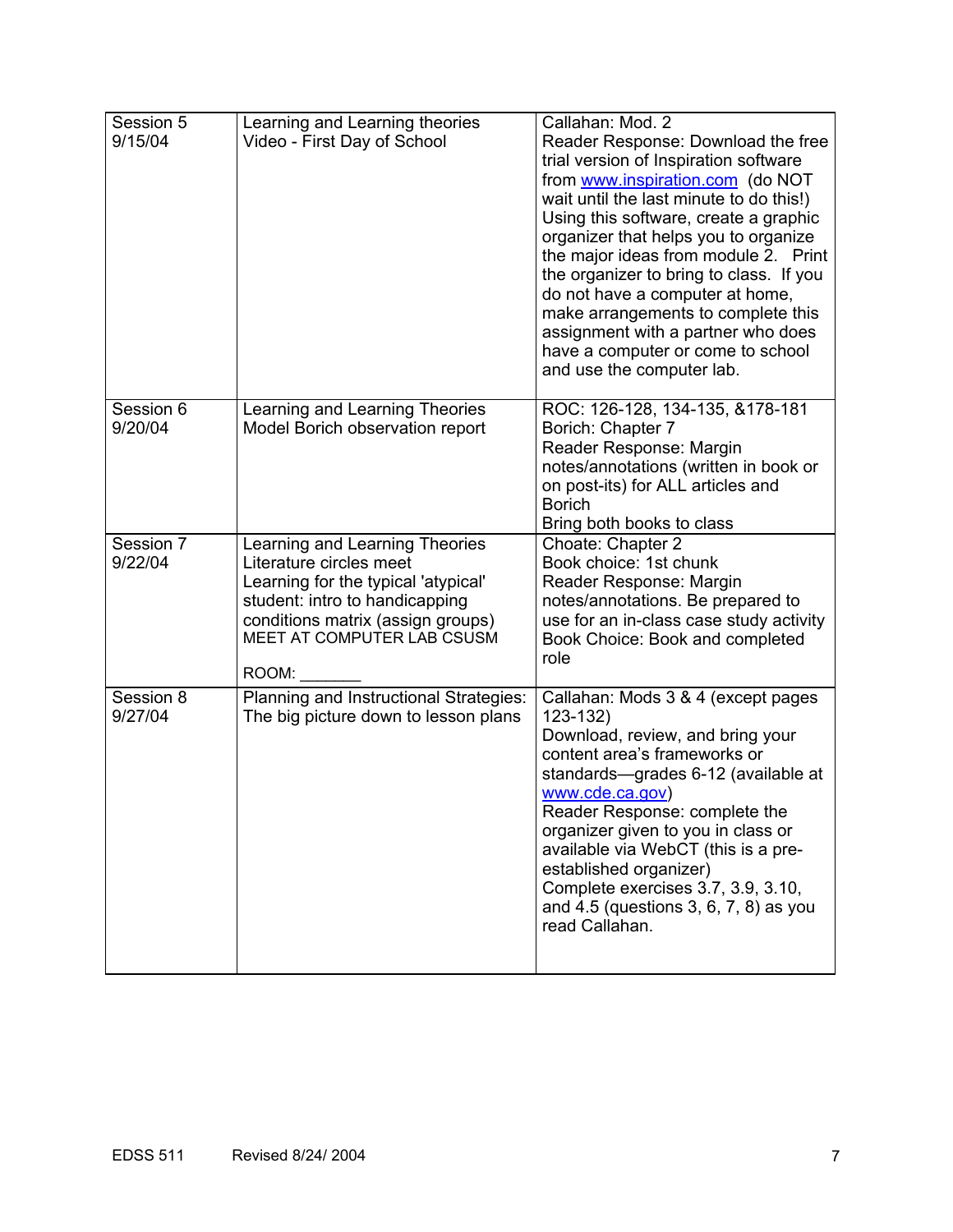| Session 9<br>9/29/04   | Planning and Instructional Strategies<br>Unit Plan Development                             | Callahan: Mods. 6 & 7<br>Reader Response: Create a two-<br>column list with one column labeled<br>"Student-centered activities" and the<br>other labeled "Teacher-centered<br>activities." While you read, make a<br>list of strategies in each column. Put<br>a star next to those you particularly<br>want to use in your planning because<br>they are especially effective in your<br>discipline. Put a ? next to those<br>strategies you want to discuss with<br>someone else for greater clarity.<br>Complete exercises 6.2, 7.1<br>(questions 1-8), and 7.2 as you read<br>Callahan. |
|------------------------|--------------------------------------------------------------------------------------------|--------------------------------------------------------------------------------------------------------------------------------------------------------------------------------------------------------------------------------------------------------------------------------------------------------------------------------------------------------------------------------------------------------------------------------------------------------------------------------------------------------------------------------------------------------------------------------------------|
| Session 10<br>10/4/04  | Planning and Instructional Strategies<br>Unit Plan Development                             | Borich: Chapter 8<br><b>Observation report for</b><br>instructional variety due.<br>Add to/flesh out your developing unit<br>plan based on what you started in<br>class on Wed. Bring all your planning<br>work to class.<br>Discussion board responses to the<br>CoE mission statement (prompts 1 &<br>2) due by today (WebCT).                                                                                                                                                                                                                                                           |
| Session 11<br>10/6/04  | Literature Circles meet<br>Intro to SST and relationship to<br>differentiating instruction | Book Choice: 2nd chunk<br>Choate: Chapter 3<br><b>Universal Design Article</b><br><b>Matrix assignment due</b>                                                                                                                                                                                                                                                                                                                                                                                                                                                                             |
| Session 12<br>10/11/04 | <b>Planning and Differentiating</b><br>instruction re-visited<br>Unit Plan feedback        | ROC: Choose any two articles from<br>pages 68-124<br>Borich: Chapter 12<br>Reader Response: Reflective<br>response to the two articles<br>describing implications for your own<br>teaching-what do these articles offer<br>you or make you consider, and why is<br>that important?<br>Observation report for higher level<br>thinking due.<br>Bring in rough draft of unit plan for<br>feedback and work.                                                                                                                                                                                  |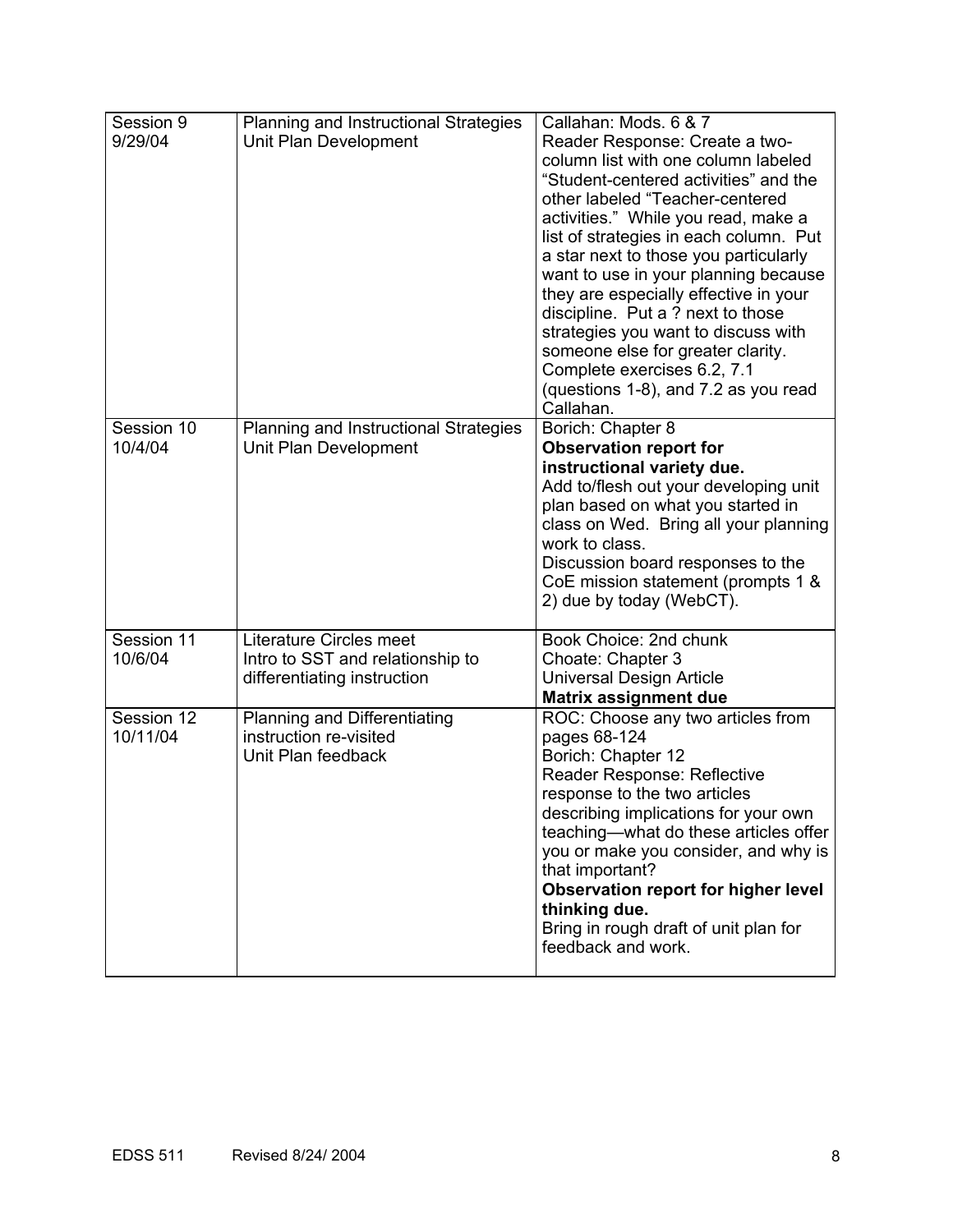| Session 13 | SST presentation and Processing | <b>SST presentation Due</b>           |
|------------|---------------------------------|---------------------------------------|
| 10/13/04   | Assessment options and tools    | ROC: 171-175                          |
|            |                                 | Visit the state's assessment website: |
|            |                                 | www.cde.ca.gov/statetests/star/ and   |
|            |                                 | read and review information about     |
|            |                                 | the STAR (Standardized Testing and    |
|            |                                 | Reporting:                            |
|            |                                 | The parent packet is at               |
|            |                                 | www.cde.ca.gov/ta/tg/sr/documents/s   |
|            |                                 | tar04infopkt.pdf It is an Adobe       |
|            |                                 | Acrobat document.                     |
|            |                                 | The sample student report is at       |
|            |                                 | www.cde.ca.gov/nr/re/ht/documents/n   |
|            |                                 | ewstarreport.pdf It is also an Adobe  |
|            |                                 | Acrobat document. Print the           |
|            |                                 | student report and bring to class.    |
|            |                                 | The CAHSEE (CA. High School Exit      |
|            |                                 | Exam. An overview is at:              |
|            |                                 | www.cde.ca.gov/ta/                    |
|            |                                 | Read the "Program Overview" and       |
|            |                                 | skim the other links to find other    |
|            |                                 | interesting information such as       |
|            |                                 | sample questions, results, etc.       |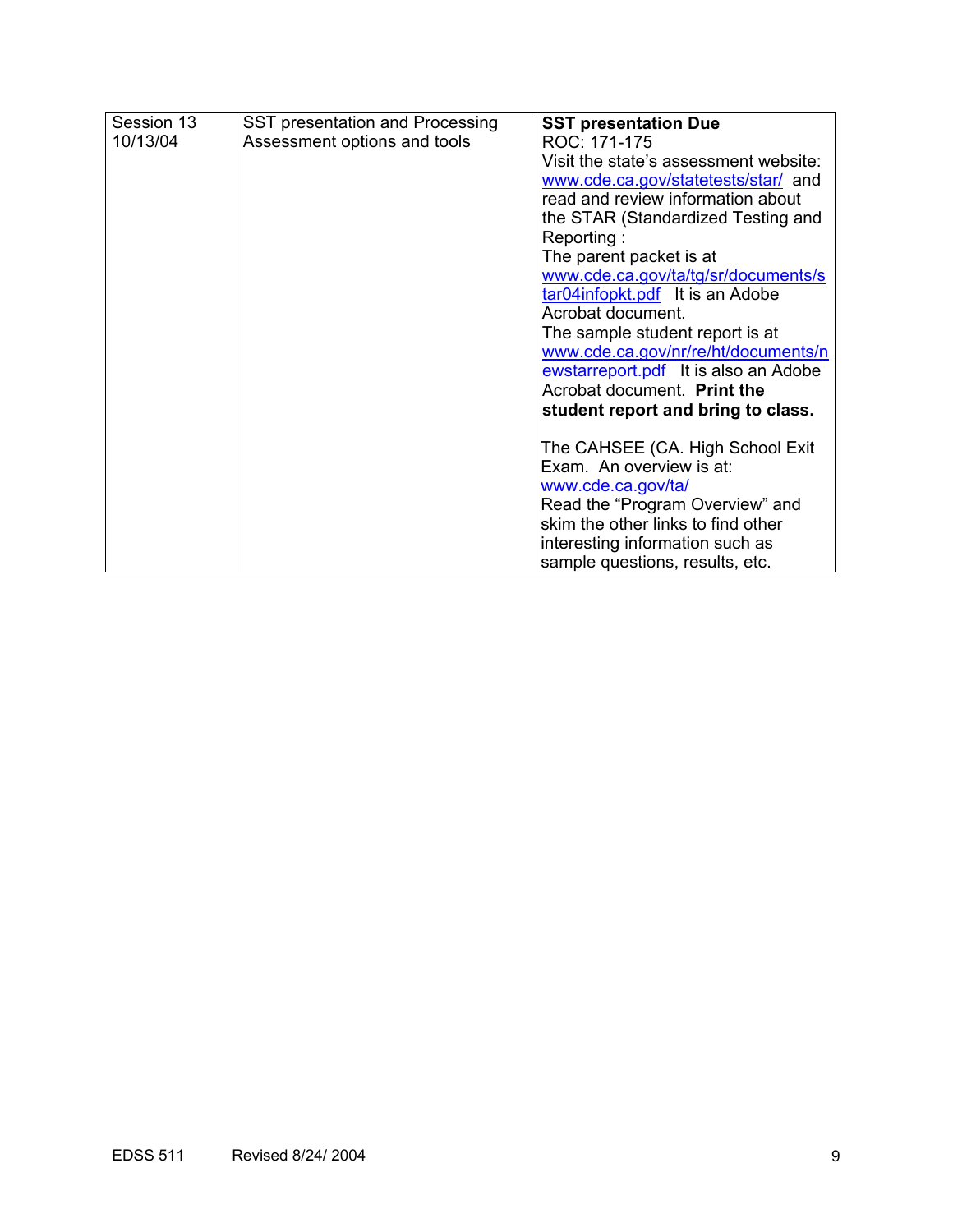| Session 14 | Assessment options and tools        | Callahan: Mod. 9                        |
|------------|-------------------------------------|-----------------------------------------|
| 10/18/04   |                                     | Reader response: using your own         |
|            |                                     | unit plan and lesson plans, do the      |
|            |                                     | following:                              |
|            |                                     | 1. Choose two specific objectives       |
|            |                                     | from a lesson plan.                     |
|            |                                     | 2. For each objective, identify a       |
|            |                                     | "traditional" means of                  |
|            |                                     | assessment you might use to             |
|            |                                     | measure accomplishment of that          |
|            |                                     | objective, and identify an              |
|            |                                     | "authentic" means of assessment         |
|            |                                     | you might use to measure                |
|            |                                     | accomplishment of that objective.       |
|            |                                     | Develop a rough draft 3-column list of  |
|            |                                     | criteria that describes what a student  |
|            |                                     | would need to do/achieve in order to    |
|            |                                     | earn an A, B, or C in your class (think |
|            |                                     | beyond just an accumulation of          |
|            |                                     | points; what learning                   |
|            |                                     | accomplishments would a student         |
|            |                                     | need to demonstrate in order to earn    |
|            |                                     | an A, B, C? As you develop this list,   |
|            |                                     | consider how you identify the           |
|            |                                     | difference between the A student and    |
|            |                                     | the C student.). Next to the criteria,  |
|            |                                     | identify how you would know whether     |
|            |                                     | a student had met the criteria (what    |
|            |                                     | methods would you use to measure        |
|            |                                     | the criteria?).                         |
|            |                                     | Bring in rough draft of unit plan for   |
|            |                                     | feedback and work.                      |
| Session 15 | Literature circles and whole class  | <b>Book Choice: Last chunk</b>          |
| 10/20/04   | book sharing                        | Using your choice book notes,           |
|            | Philosophy/belief statement wrap up | identify 5-10 key points you think your |
|            | Making the transition to student    | cohort members should know from         |
|            | teaching                            | your book-what are the major            |
|            |                                     | "learnings" you would like to share     |
|            |                                     | with the whole class? Bring in your     |
|            |                                     | choice book notes and list to be used   |
|            |                                     | for discussion and class presentation.  |
|            |                                     | Unit plan due                           |
|            |                                     | <b>Course self-evaluation due</b>       |
|            |                                     | WebCT: Discussion board responses       |
|            |                                     | to the CoE mission statement            |
|            |                                     | (prompts 3 & 4) due by today            |
|            |                                     | Bring EDUC 350 (or equivalent)          |
|            |                                     | philosophy of teaching/belief           |
|            |                                     | statements to class.                    |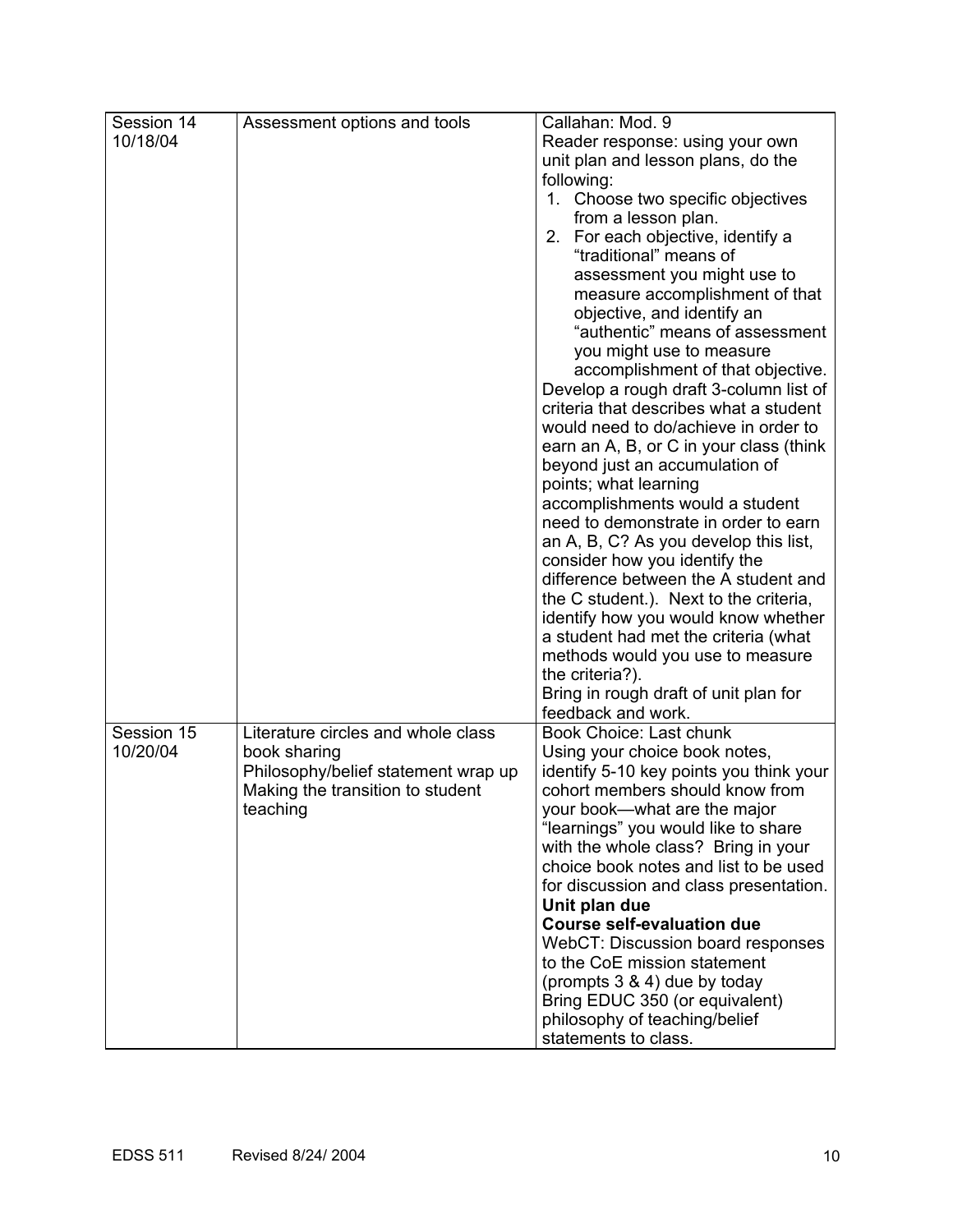# **Assignments**

- **Highly Effective Teacher Attributes:** See page 11-12 for a full description. Generally, these attributes have to do with professional and responsible behavior and work habits.
- **Reading Responses/Participation**: Critical, engaged discussion will make this a richer class for all of us. In preparation for this kind of thoughtful discourse, you will be responsible for reading and responding to a variety of texts in a variety of ways. Response methods will be introduced and explained in class. The goal of all reading responses is to help you better contemplate, organize, and understand your reading and to be better prepared for thoughtful discussion. If your responses cease to function in these ways and seem to be "busy work" then you need to adjust what you're doing. Seek alternative ways of responding in order to meet the goal—it is your responsibility to make the work worthwhile. Ask for help if you need it. Come to class prepared to participate fully, using your reading responses as a "jumping off" point. Because you will be reading your "Choice book" over the course of the eight weeks, your reading responses will be on-going. For this book, you should keep a series of notes (margin notes/annotations, post-it notes in the book, separate paper notes, etc.) that you can use for literature discussions with your colleagues who have read the same book. This assignment includes: assigned reader responses (see calendar), literature circle participation and whole class sharing, learning theories poster session and synthesis quick-writes, in-class discussions, and other in-class role plays, reviews, etc. (Scored: check, check-plus, check-minus for individual responses/participation activities).
- **Observation Reports:** Two "reports" will be generated which focus on two specific elements of classroom life and student behavior. The focus of each observation is described in the Borich text: higher thought processes (chapter 12) and instructional variety (chapter 8). A format for the reports as well as a student sample can be found on WebCT and will be discussed in class. This assignment requires observation time in a classroom.
- **Unit and Lesson Plans:** Students will develop a unit plan and two lesson plans relevant to their content area. The unit plan will include student/class background, objectives, instructional and assessment strategies, timeline, and reflection. This assignment requires consultation with a practicing teacher in your content area who views planning as a serious part of their professional responsibilities—preferably your cooperating teacher. Assignment details and a student sample can be found on WebCT.
- **SST:** Participation in a group presentation modeling the SST process. Preparation for this assignment will take place in class and through some online work. Assignment details can be found on WebCT.
- **Special Education Matrix: The Thirteen Handicapping Conditions:** Students will create a master chart that includes information about environmental, curricular, instructional, and assessment adaptations and accommodations for students who qualify for special education according to the state and federal criteria under any of the 13 handicapping conditions. Further instructions can be found on WebCT and will be explained in class.
- **Reflections on TPE's 6c, 6d, and 9:** It is important to recognize that the TPEs are threaded throughout the credential program, as a whole, and are addressed multiple times in each course, as indicated in the TPE matrix for this course. Even though we are referencing and seeking to understand several TPEs in this course, you are specifically responsible for writing a reflective statement for TPE 6c, 6d, and 9 in the Task Stream Electronic Portfolio. Each assigned reflection will follow a pertinent assignment, discussion, and/or reading,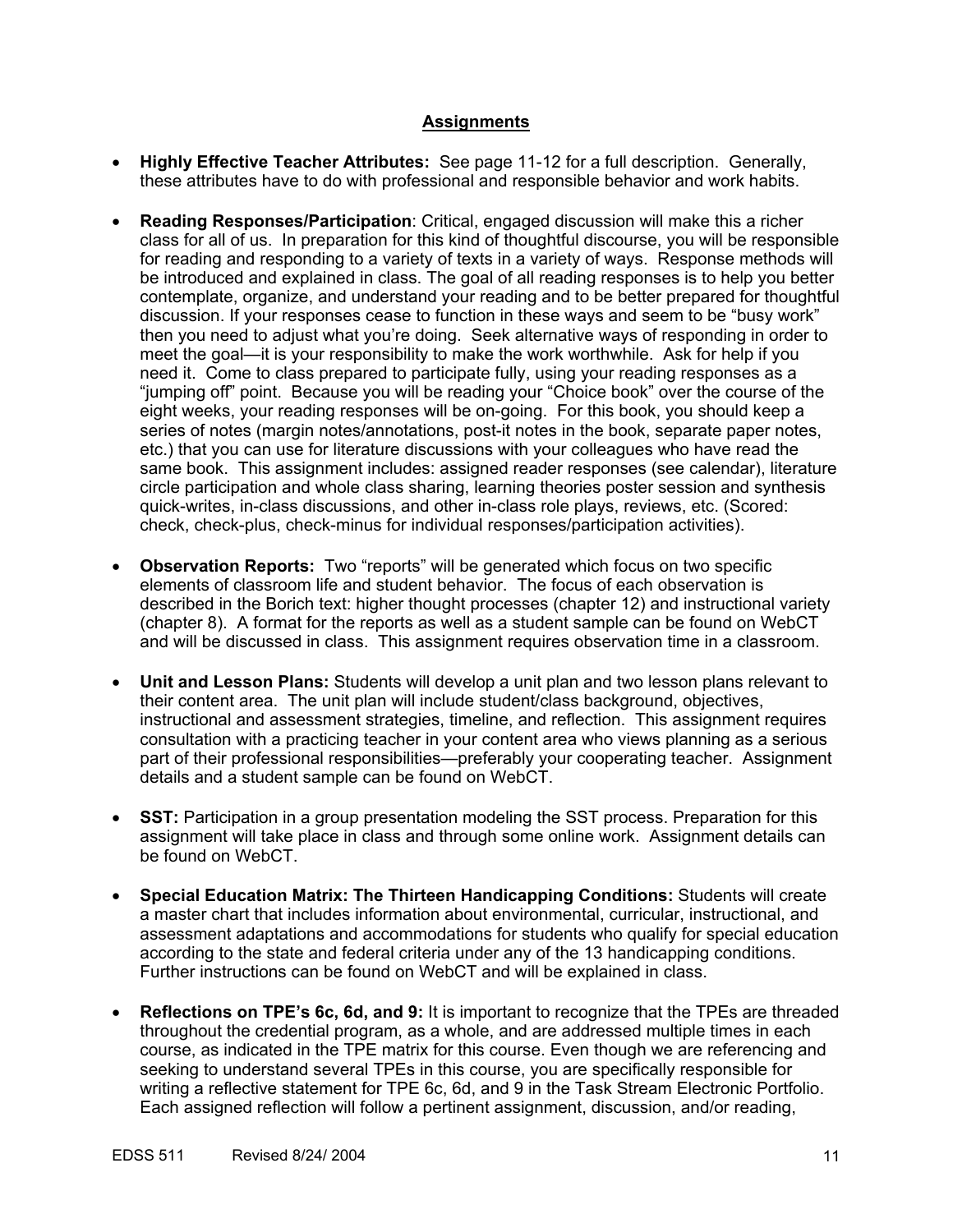which provides a deeper understanding of the specified TPE. The reflection should be approximately 250-350 words (the goal is to be succinct not to count words) and focus on a description, analysis, reflection sequence. You must attach one or more artifacts to support your ideas in the reflection. One artifact will be the pertinent assignment accompanying the specific TPE. You may attach other artifacts, such as assignments from other classes, which also support your ideas. The same artifact may appear in multiple TPE reflections. When you submit each TPE reflection, you will receive feedback from me. When the reflection is finalized, it will become a permanent record in your Task Stream Portfolio. You may return to the TPE at another point in your program and make modifications as your understanding deepens.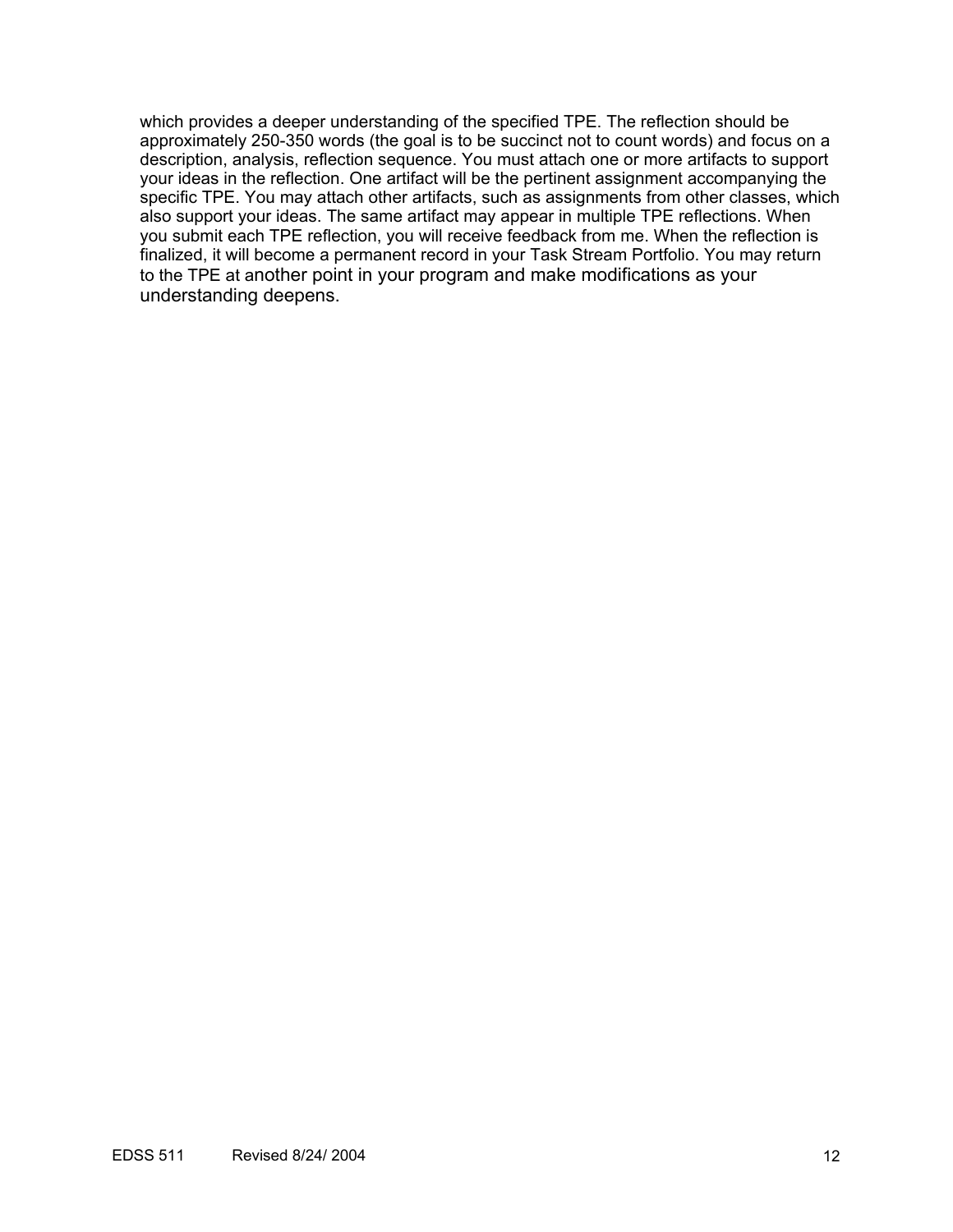# **Reader Response and Participation Traits**

 $\checkmark$ + = \* Goes beyond the obvious when reflecting, summarizing, discussing, etc.

- \* Considers implications
- \* Gets at "so what?"
- \* Thinks on the page or aloud, trying to figure things out
- \* Speculates about answers to questions posed in the response or discussion
- \* Shows high quality work that is complete and reflects time, effort, and thought
- \* In discussion or group activities, elicits information from other members, listens carefully, doesn't dominate the group, manages time well, is enthusiastic about learning, etc. Contributes enormously to the group effort.

 $\checkmark$  = \* Thinks about why text or idea is important and attempts to write or talk about it

- \* May summarize more than really explore implications, but there's some sense of attempting to make some kind of personal or professional connection
- \* Responds to the ideas in the text or of others in discussion
- \* Shows quality work that is complete and thoughtful
- \* In discussion or group activities, works well with others and is productive and positive
- $\checkmark$  = \* Restates the author or others in discussion
	- \* Doesn't develop own line of thinking
	- \* May have difficulty staying focused on the ideas in the text or of others
	- \* Work is generally incomplete and/or lacks thought
	- \* In discussion or group activities, lets others carry the load of the work, doesn't take work seriously, little effort to learn from the endeavor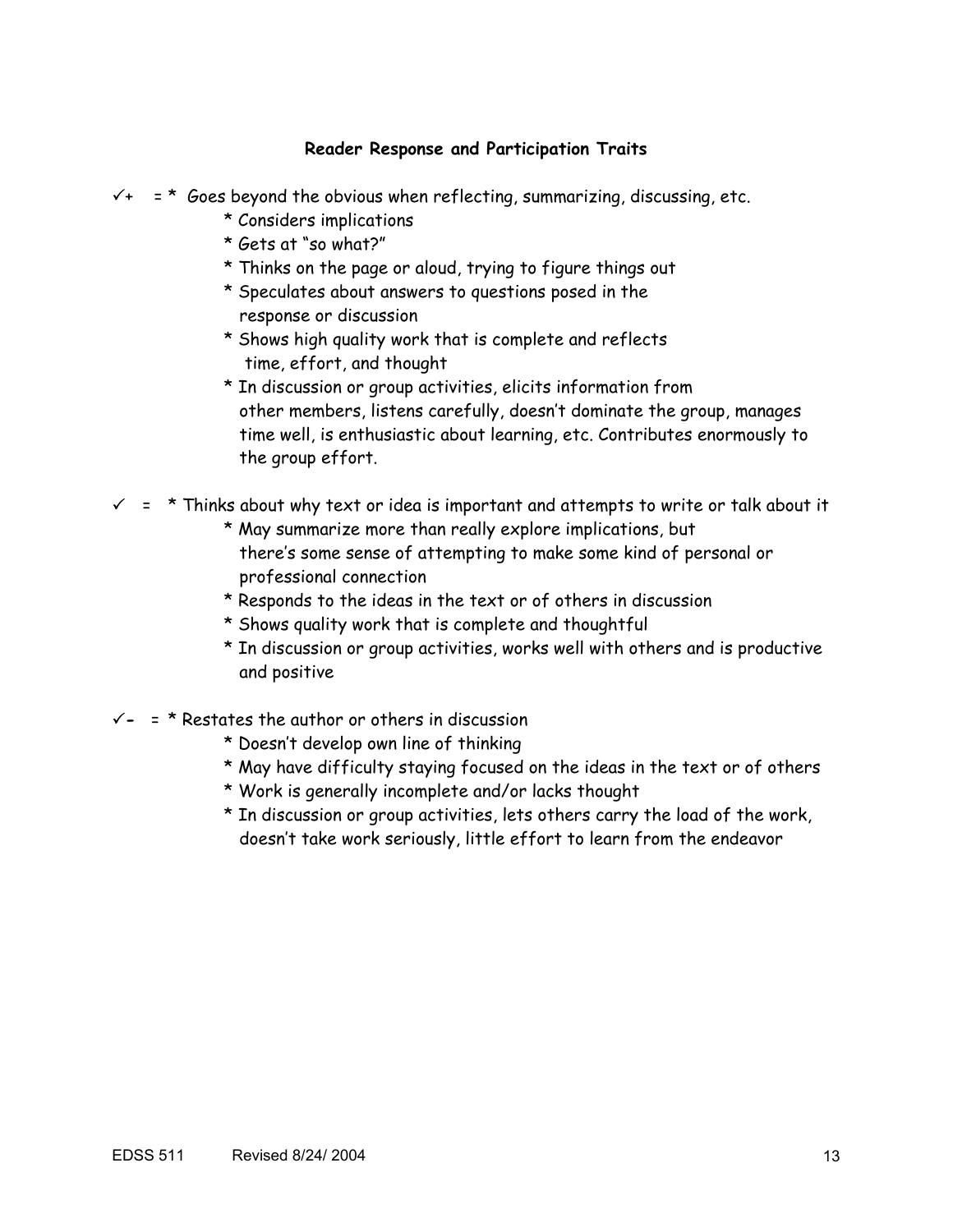# **Summative Assessment Criteria for EDSS 511**

## **"A" students:**

- 1. demonstrate serious commitment to their learning, making full use of the learning opportunities available to them and searching out the implications of their learning for future use.
- 2. complete ALL major assignments thoroughly, thoughtfully, and professionally, receiving 3+/3.5 – 4 average on all assignments.
- 3. make insightful connections between all assignments and their developing overall understanding of teaching and learning; they continually question and examine assumptions in a genuine spirit of inquiry.
- 4. show high level achievement of or progress toward course goals (see syllabus).
- 5. always collaborate with their colleagues in professional and productive ways, working with integrity to enhance each participant's learning .
- 6. consistently complete all class preparation work and are ready to engage in thoughtful and informed discourse.
- 7. demonstrate responsibility to meeting attendance requirements (see syllabus).

# **"B" students:**

- 1. comply with the course requirements and expectations.
- 2. complete ALL major assignments, usually thoroughly, thoughtfully, and professionally, receiving 2.5 –3+/3.5 on assignments.
- 3. usually connect assignments to their developing overall understanding of teaching and learning; may be satisfied with "accepting" their learning as it's "received" without examining, very deeply, their and others' assumptions or seeking a deeper understanding of the implications.
- 4. show reasonable achievement of or progress toward course goals (see syllabus).
- 5. generally collaborate with their colleagues in professional and productive ways, enhancing each participant's learning.
- 6. complete most class preparation work and are usually ready to engage in thoughtful and informed discourse
- 7. demonstrate responsibility to meeting the attendance requirements (see syllabus).

# **"C" students:**

- 1. demonstrate an inconsistent level of compliance to course requirements and expectations.
- 2. complete ALL assignments but with limited thoroughness, thoughtfulness, and/or professionalism, receiving 1.5 – 2.5 average on all assignments, OR fail to complete one major assignment.
- 3. make limited connections between assignments and their developing overall understanding of teaching and learning; may not be open to examining assumptions or implications.
- 4. attempt but show limited progress in achieving course goals (see syllabus).
- 5. collaborate with their colleagues in ways that are not always professional or productive; participant's may be distracted from learning.
- 6. complete some class preparation work and are generally under-prepared to engage in thoughtful or informed discourse.
- 7. meet the minimum attendance requirements (see syllabus).

**"D" or "F" students** fail to meet the minimum requirements of a "C." The specific grade will be determined based on rate of assignment completion, attendance, etc.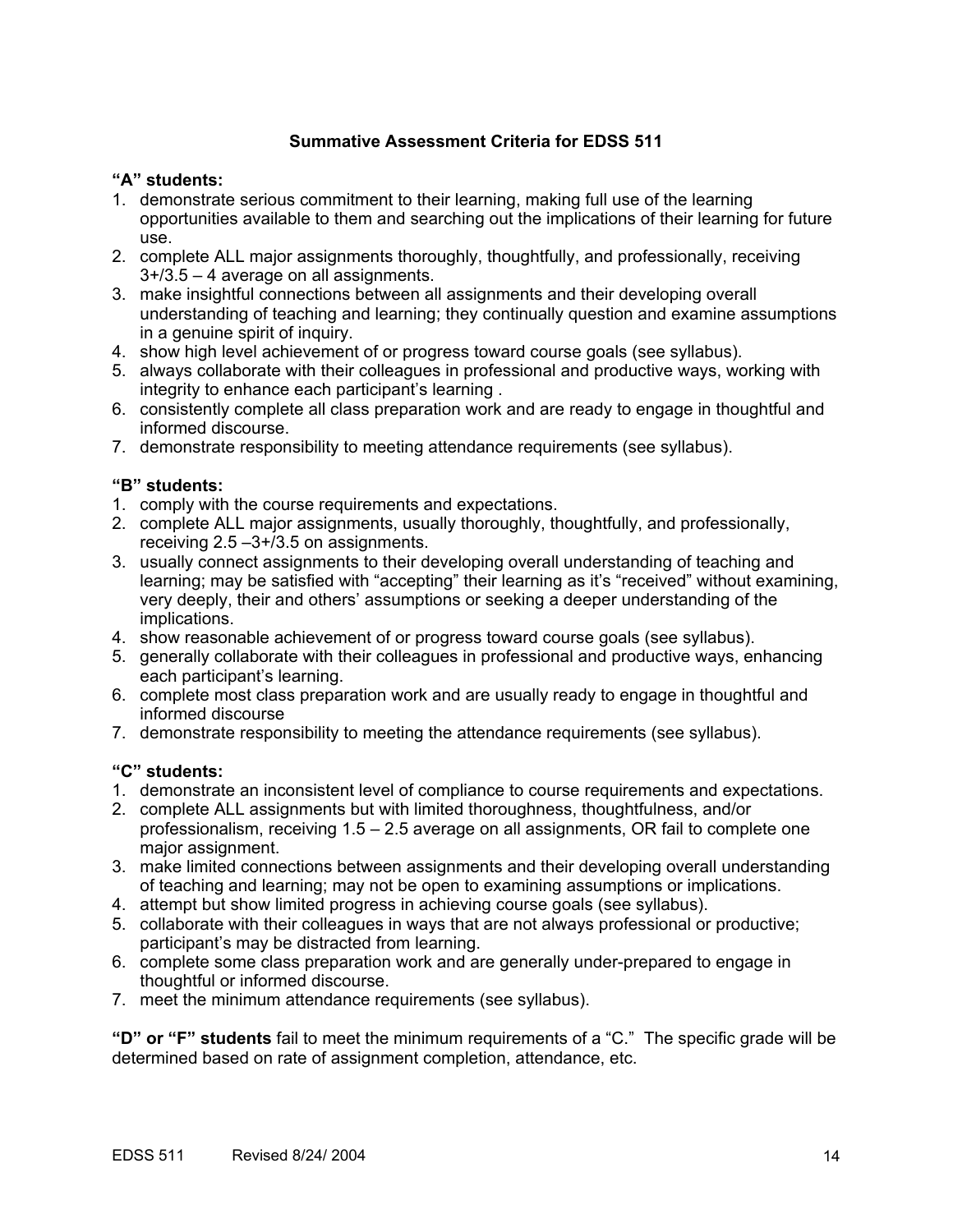# *The Maintenance and Development of Positive Teacher Behaviors in the College of Education Courses*

(These are the AFFECTIVE objectives for our single subject courses.)

## **Purpose/Rationale**

A variety of practitioner and university research suggests the importance of linking affective objectives (feelings, attitudes, values, and social behaviors) to all cognitive objectives (mental operations, content knowledge) in all subject areas (Roberts and Kellough, 2000). Krathwohl, Bloom and Masia (1964) developed a useful taxonomy for teachers to use in defining and implementing affective objectives. These student behaviors are hierarchical from least internalized to most internalized: 1) receiving; 2) responding; 3) valuing; 4) organizing; 5) internalizing and acting. There is a correlation between students' academic success and the degree to which teachers incorporate these affective objectives (Roberts and Kellough, 2000; Baldwin, Keating and Bachman, 2003).

In order for teachers to facilitate and integrate these affective expectations into their own teaching, it is essential that they demonstrate corresponding personal attributes (characteristics, qualities) in their own learning. In light of this, it is critical for pre-service teachers to be given an overall dispositional model (a range of these personal attributes) that can be used by them, as future teachers, and that illustrates the importance of and encourages the practice of these attributes. This dispositional model generally reflects the high expectations of quality teaching such as enthusiasm, positive attitudes, positive interactions and supportive interpersonal relationships within the teaching environment. In summary, there is a general consensus within the educational community that these attributes are considered highly desirable professional qualities in teachers (with an obvious range of individual manifestations) that will assist in promoting successful teaching and learning outcomes (Stone, 2002; McEwan, 2002; Dewey, 1910).

# **Scoring Criteria**

Each of these seven attributes will be scored on a 4-point rubric in terms of level of accomplishment. Reflective and "supported" assessment is the goal; you will be asked for evidence in support of your scores. "Perfection" (all 4's) is NOT the goal. While these attributes define professional and collegial behavior to which we expect all students to aspire, it is recognized that individuals will have areas in need of improvement (we are, after all, human!). Earning full credit for this "assignment" is predicated on your ability to provide evidence of your assessments and your ability to work conscientiously toward increased accomplishment. Peer input, self-evaluation, and intermediate conferences will assist in formative assessments.

- 4 = **Exceeds expectations:** Student has demonstrated an especially high level of functioning with respect to this attribute (no sub par examples)
- 3 = **Meets expectations:** Student has demonstrated an acceptable level of functioning with respect to this attribute (some qualities may be high while others are more limited; while there is room for continued growth, this student is generally solid; no concerns exist)
- 2 = **Below expectations**: Student has demonstrated inconsistent levels of functioning with respect to this attribute; the student is on his/her way to meeting expectations, but needs time or a conscientious focus on this attribute in order to do so (numerous limitations or examples noted)
- 1 = **Well below expectations**: Student has demonstrated a low level of functioning with respect to this attribute (serious overall limitations noted in this area)